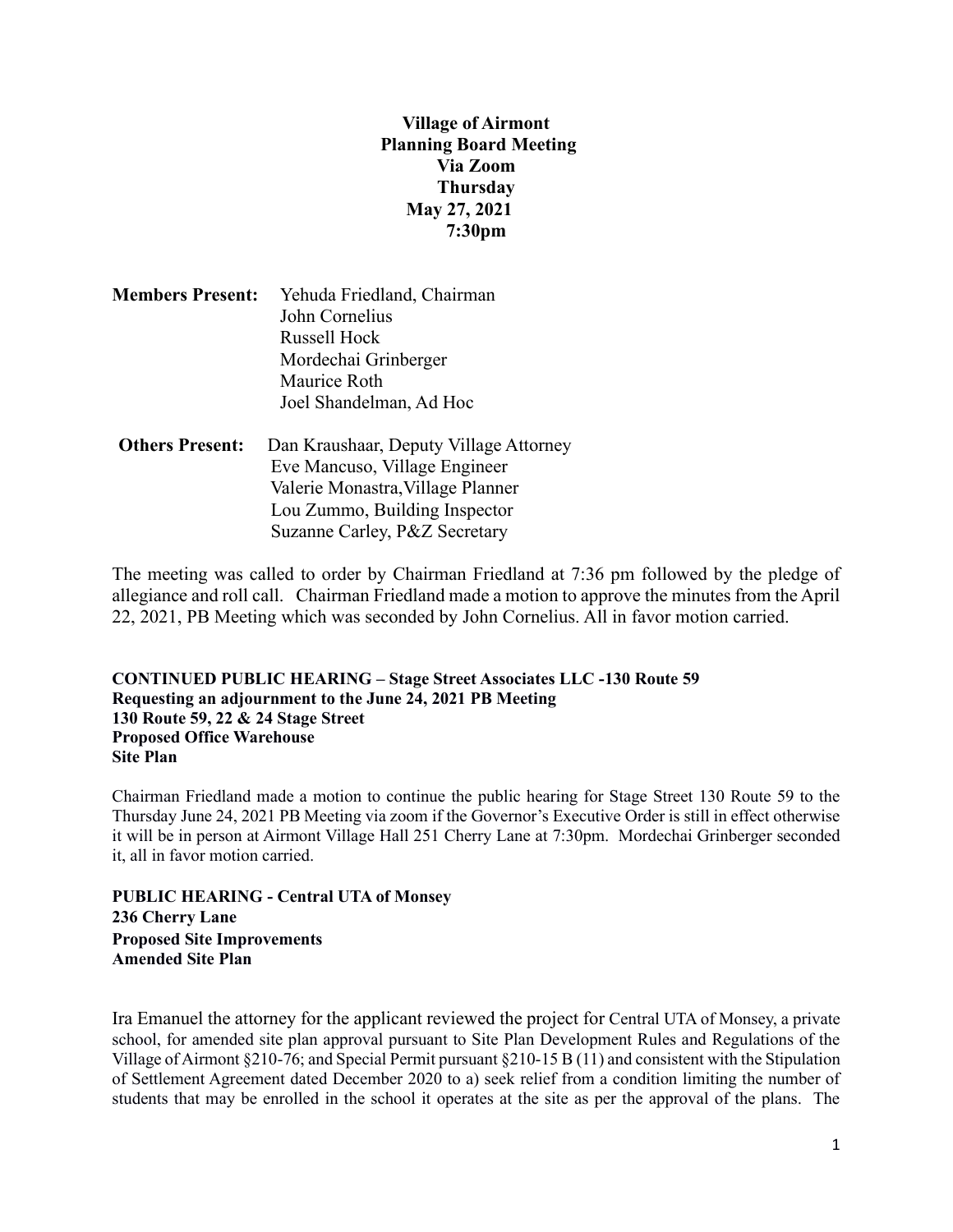condition provides the maximum number of students to be enrolled at any given time should not exceed 167 students. CUTA seeks a modification of the conditions to provided instead that "the total number of students that Central UTA's school shall be controlled by the applicable occupancy regulations of the New York State Uniform Fire Prevention and State Building Code (Uniform Code) or the New York State Education Department; b) approval for the construction and maintenance of a new building to replace existing buildings 1 and 2; c) approval for the construction and maintenance of a temporary building to house the functions of the demolished buildings 1 and 2 while the new building is being built; d) recognition of all existing buildings on the site, and the new building described in (b) above, for school use; e) approval of the location of the temporary classroom trailers and bathroom trailer that were approved and issued certificates of occupancy by the Village Building Inspector for the current COVID-19 pandemic, per the parties' stipulation of settlement; (f) approval for the construction and maintenance of a temporary building to provide expanded space as a lunchroom during the remainder of the current COVID-19 pandemic; and as the plan provides for the 75 parking spaces required by student population and shows 155 spaces in existing parking areas with 85 spaces in current impervious surfaces they are also seeking a Planning Board waiver for 70 overflow or land banked spaces not to be built until needed.

This is a type II action for SEQRA requiring no other environmental reviews.

The GML dated 5/14/2021 was read into the record along with letters were read into the record from RC Sewer, RC Dept of Health, RC Dept of Highways, Town of Ramapo Public Works.

Village Planner letter date 5/20 and Village Engineer letter dated 5/17 reviewed their letters. The Applicants engineer Rhonda Smith reviewed the project on the shared screen. There was a question from the Village Engineer on the huts and a request for a site visit which was agreed upon.

Applicants' attorney reviewed their responses to the GML and other agency comments. Requesting overrides from #15, #19, #20 & #21. Dan Kraushaar noted that a fire lane agreement and stormwater agreement with security would be required. The PB asked about the student population which was 484 and they are seeking to go to 898 for capacity. There were questions on the number of additional buses and the response was 9 additional buses today with an increase of 1-2.

Yehuda Friedland opened the public hearing, John Cornelius seconded it. All in favor public hearing opened: There were a number of emails that were sent in and would be included and posted with the minutes once approved. Some letters are opposing the project and some are in favor of the project. There were a number of residents from the public that spoke some opposing the project and some in favor of the project.

232 Cherry Lane - Neighbor brought up the encroachment on their property which the applicants Attorney noted and said they would remove it.

There was a discussion on the temporary building and a discussion on the lunchroom. There are 3 trailers for classrooms and one for a lunchroom/cafeteria that are temporary. John Cornelius made a motion to approve the three trailer classrooms where presently located. Yehuda Friedland seconded it all in favor motion carried.

There was a discussion on the cafeteria trailer needed due to covid and the social distancing and separation requiring more room. Yehuda Friedland made a motion to approve a lunch trailer where shown on #18 on the site plan last dated 4/22/2021 for a period of time to correspond to their temporary trailers. John Cornelius seconded it. All in favor motion carried.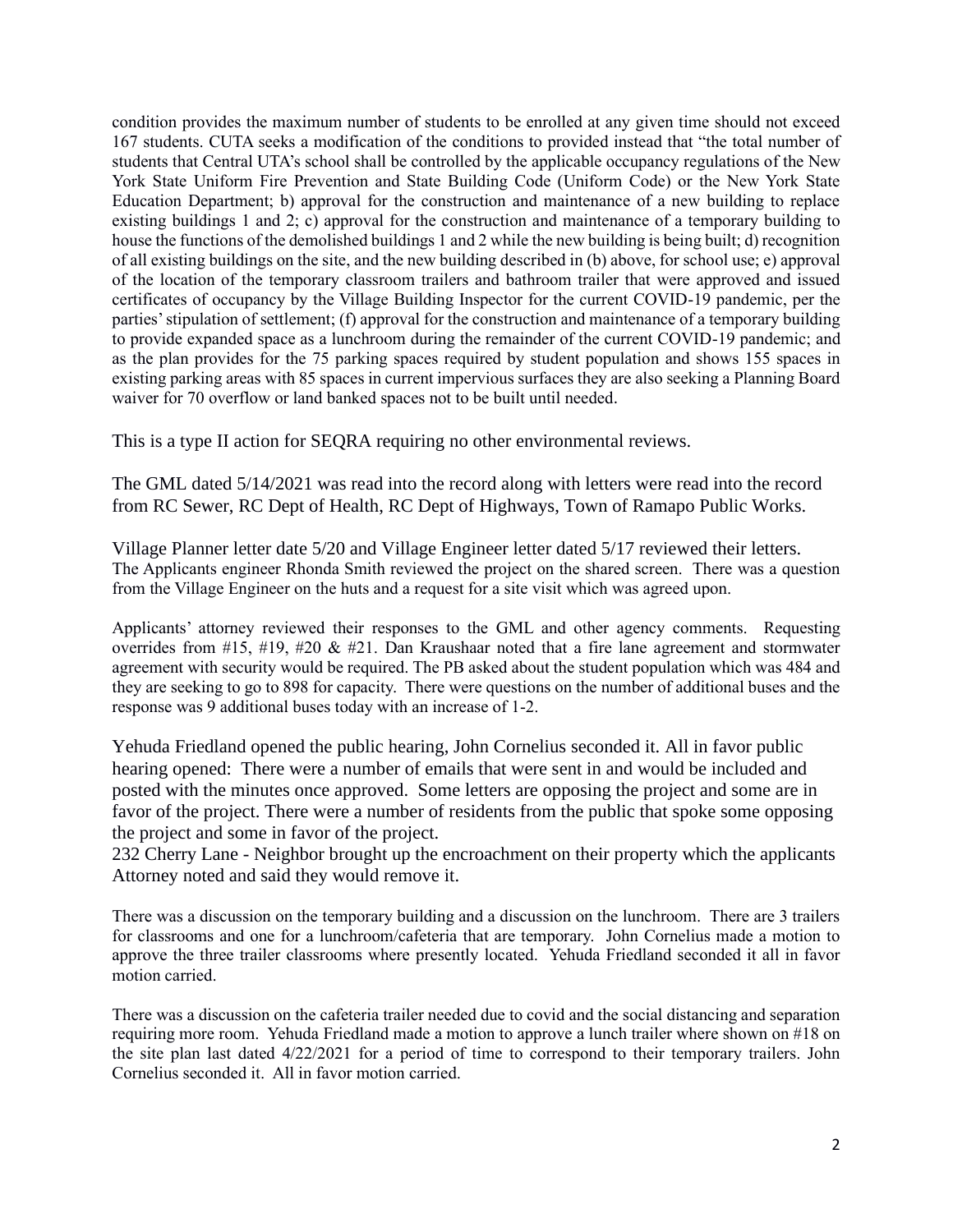John Cornelius made a motion to continue the Public Hearing to June 24, 20201 for Central UTA of Monsey 236 Cherry Lane at the request of the applicant's attorney to the Thursday June 24, 2021 PB Meeting at 7:30PM via zoom if Governor's Executive Order is still in effect otherwise it will be in person at Airmont Village Hall 251 Cherry Lane at 7:30pm. Mordechai Grinberger seconded it, all in favor motion carries.

## **CONTINUED PUBLIC HEARING – RWE Solar Development LLC 375 Route 59 Battery Energy Storage System Proposed Site Plan**

Christine Cazares the applicant's representative for RWE Solar Development LLC for a Battery Energy Storage System (BESS) provided an overview of the project. The project is needed as the O&R electric grid that serves the Village has reached capacity and no longer meets local energy demands, especially during peak times. The project will supplement the O&R transformer by releasing energy during peak demand times and recharging/storing itself when demand is low. RWE Solar Development, LLC is proposing to construct the project on a +/- 1.5 acre privately-owned commercial parcel at 375 Route 59. The overall project size of the Airmont BESS will be 10 MW and 50 MWh.

Members of the PB asked why this location was chosen and it was explained that both circuits run through this parcel at this location which will serve the community more efficiently. The PB Members were offered to visit another site in Ozone Park however due to the distance and change in PB Members the screen was shared to show how this facility operates.

Anthony Natale from O&R reviewed how the remote access would work and showed with the shared screen the views of an actual battery storage center and how it works. Mr. Vendetti an outside battery consultant was hired as per the February Planning Board meeting request and reviewed his findings and his report. The items that he could not respond to were those that had not been completed yet and he would continue their review as the progress of the site development occurs.

PB asked how many other projects they have that are similar and they advised twelve (12). They explained that it is a directive from the Governor that going forward to install more of these. John Cornelius inquired about the lifecycle of the battery which is 15-20 years. The capacity for what they plan to put into Airmont will be approximately 10 megawatts which will last 10 years as designed. Mordechai Grinberger inquired about any noise from the batteries and was advised that you would not hear anything.

Applicant explained that there is no water or sewer lines being put in or utilized. The Village Engineer read her letter dated May 21, 2021. Discussions on the fence height and the landscaping were the main points. John Cornelius opened the public hearing and Russell Hock seconded it, all in favor motion carried. Esther Rivera from 6 Laura Drive had concerns with her children living close to the facility. Steve Klein 73 Regina Rd had concerns about it being near a neighborhood and was opposed to it.

Village Planner noted the Notice of Intent (NOI) had been completed and a Negative Declaration needed to be issued John Cornelius made a motion for the PB to Authorize a Negative Declaration for the battery storage facility at 375 Route 59 Airmont, NY. Yehuda Friedland seconded it, all in favor motion carries.

John Cornelius made a motion for RWE Solar to go to the ZBA for a variance developmental coverage. Yehuda Freidland seconded it, all in favor motion carries. Applicant will submit to the ZBA for variances and return to PB if variance is received.